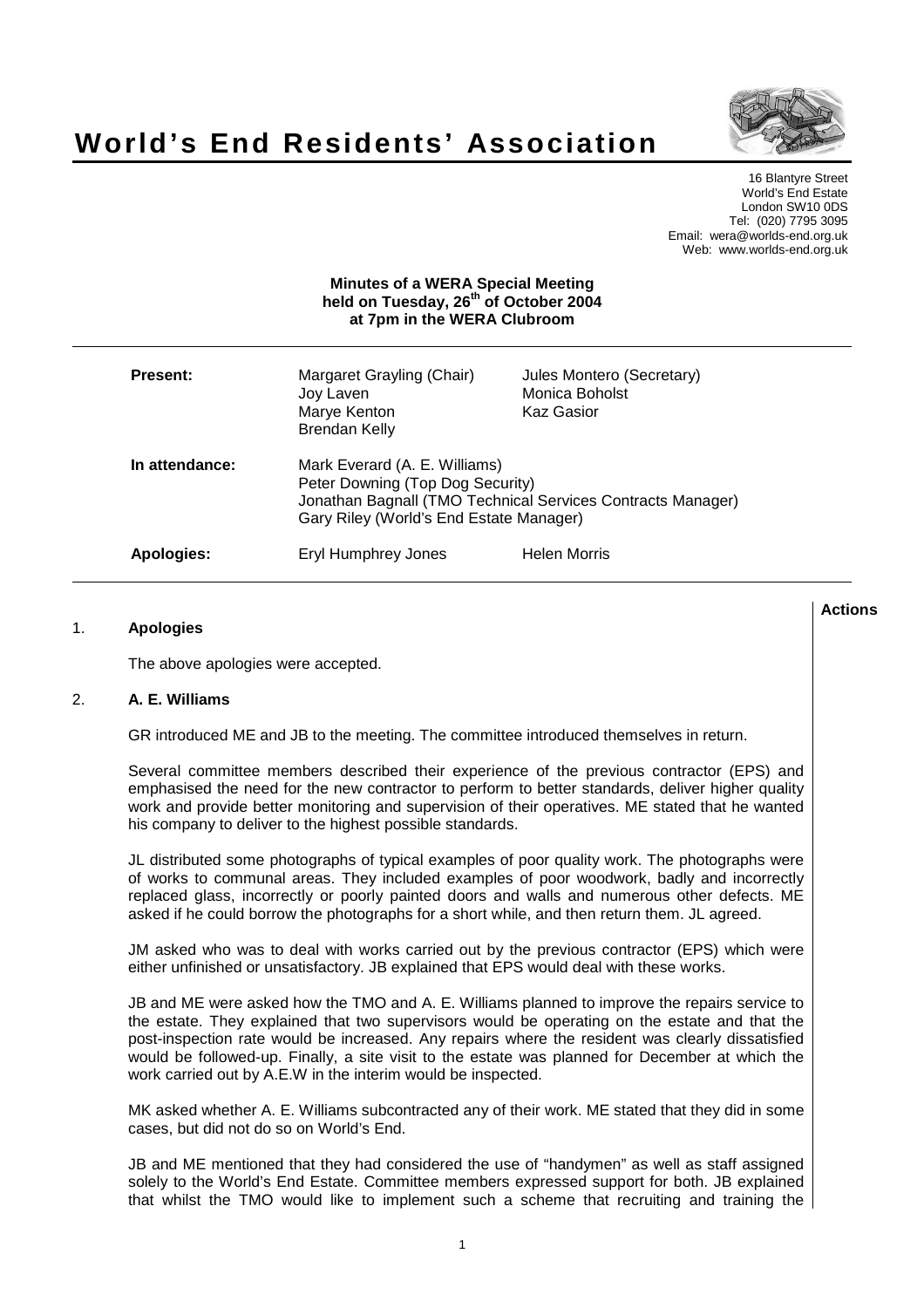appropriate staff was difficult.

JB stated that operatives carrying out communal repairs would contact the caretaker when on-site. JB explained that the TMO planned to introduce the use of digital photographs as a means of verifying that repairs had been carried out correctly. The committee suggested that operatives should always contact the estate staff before starting a job on the estate. It was felt that this would reduce instances of operatives either failing to attend or attending the wrong property. JB explained that should an operative attend a property and find it vacant that they would contact TMO customer services who would try to phone the resident. This was to ensure that operatives attended the correct property and minimise missed appointments. Committee members expressed concern that operatives might still attend the wrong property.

MG raised the matter of the scheme for OAPs on the estate (OAPs could have one room decorated for free). MG stated that the residents concerned were finding the scheme quite stressful, in particular as the works were often not completed within one day as had been quoted. JB stated that he was aware of the issues with the scheme and that the TMO were trying their best to deliver the scheme in the least stressful manner possible.

There was some concern that the A. E. Williams operatives had already picked up some of the previous contractor's "bad habits". These included dumping large volumes of rubbish in the paladin bins and cleaning their liveried vehicles in Blantyre Street. JB and ME stated that they would ensure that this did not happen by briefing the operatives accordingly.

JB stated that the TMO were now employing a Quality Assurance officer. He would ask her to contact WERA shortly.

The committee thanked ME and JB for attending. ME and JB then left the meeting.

### 3. **Top Dog Security**

GR introduced PD to the meeting.

PD explained the service the TMO had asked them to tender for: to provide a security patrol with dogs covering the hours of 9pm to 3am every day. PD explained that their quote also included providing the concierge service. PD described the type of operation that they would put in place: two patrols of one handler and one dog each operating on the estate at the same time. The patrols would last 40-50 minutes, with a 10 minute break between patrols.

Committee members asked various questions with regards to the size and history of Top Dog Security and of their experience in providing patrols to residential estates. PD provided some background on his company and stated that they had experience of providing patrols in residential estates although they had not dealt with a property of this size before. But he did not expect this to cause any problems.

PD was asked how they planned to deal with the various types of unruly elements often found on the estate. PD described the manner in which the security patrols would generally operate. PD stated that in his experience the patrol proved quite intimidating and that people would often move on with the use of a little diplomacy. PD stressed that in extremely difficult situations the patrol would ultimately have to rely on the assistance of the Police. GR stated that it was possible that the patrols would operate in conjunction with a dispersal order and that this could therefore be enforced in co-operation with the Police.

The committee emphasised the need for the residents to be consulted prior to the introduction of dog patrols and suggested that residents also be advised on how to act when encountering the patrol.

PD was thanked for attending the meeting. GR and PD then left the meeting.

### 4. **Any Other Business**

It was suggested that the Police (Sgt. Murray) be contacted with regards to the sale of fireworks to under age children by the local shops. MB stated that Kay no longer sold any fireworks but that Somerfields were now doing so.